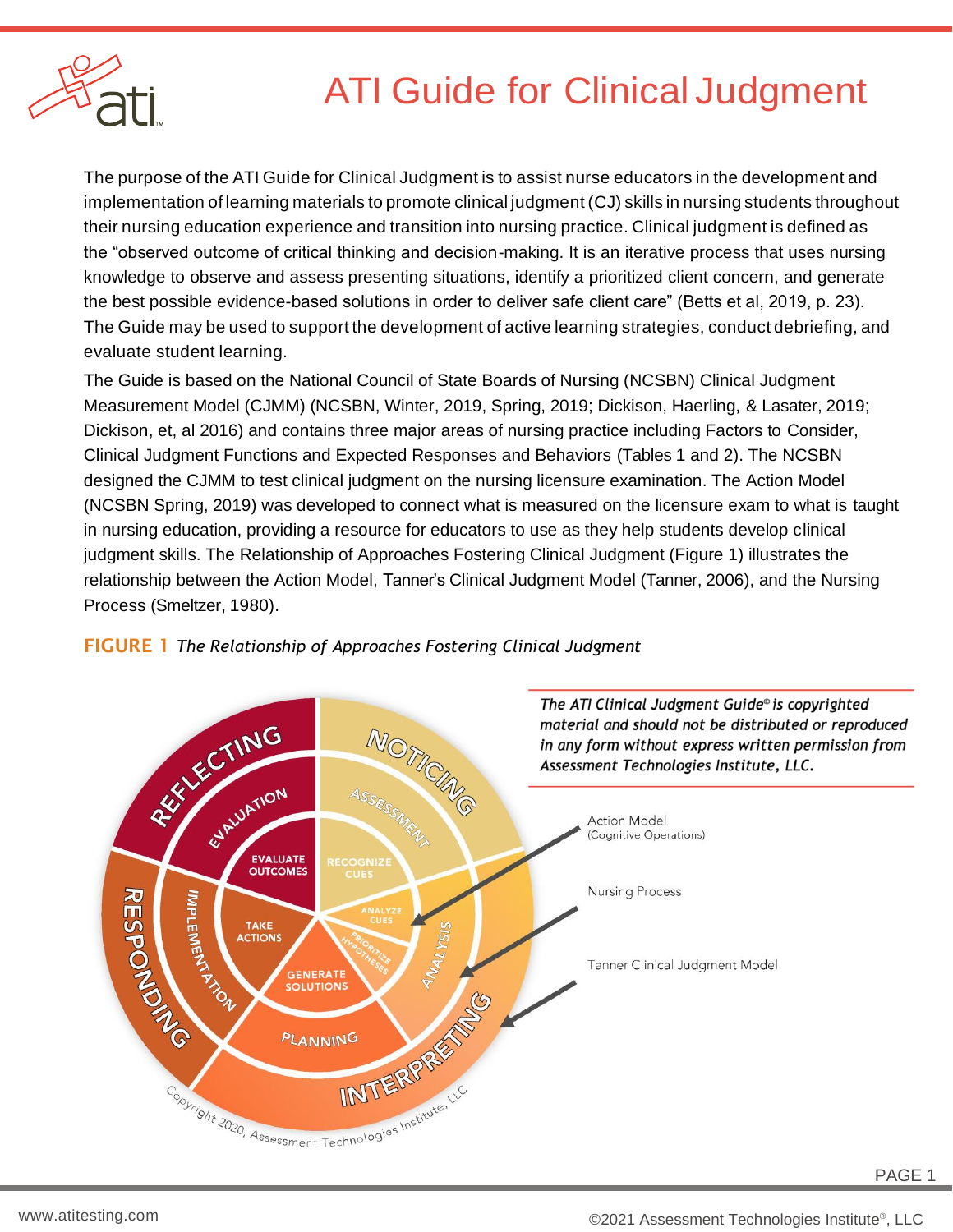## *Factors to Consider*

Table 1 displays the environmental and individual factors that a nurse must consider and how they relate to expected responses and behaviors (Table 2) for each of the CJ Functions that correspond with the cognitive operations of the Action Model.

#### TABLE 1: ENVIRONMENTAL AND INDIVIDUAL FACTORS

| <b>Environmental Factors</b>                                                                                                     | <b>Individual Factors</b>                                                         |
|----------------------------------------------------------------------------------------------------------------------------------|-----------------------------------------------------------------------------------|
| Setting, Situation, and Environment (i.e., safety<br>considerations, equipment, surroundings)                                    | Nurse factors: (i.e., knowledge, skills, specialty)                               |
| Client observation (i.e., age, symptoms of health<br>alteration)                                                                 | Nurse Characteristics (i.e. attitudes, prior<br>experiences, level of experience) |
| Resources (i.e. staffing, supplies, beds, care<br>partners, etc.)                                                                | Cognitive load (i.e. demands on the nurse, stress,<br>problem solving, memory)    |
| Health Record (i.e., history, labs, vs, diagnostic tests,<br>I&O, medications, treatments)                                       |                                                                                   |
| Time pressure (i.e., pager, STAT medication, change<br>in client condition)                                                      |                                                                                   |
| Cultural Consideration (i.e., language, literacy,<br>religion, diet)                                                             |                                                                                   |
| Task complexity (i.e., level of difficulty, complicated<br>versus simple action, number of people involved,<br>sound delegation) |                                                                                   |
| Risk assessment (i.e., identifying and finding ways<br>to remove or minimize harm to promote safety and<br>health)               |                                                                                   |
|                                                                                                                                  |                                                                                   |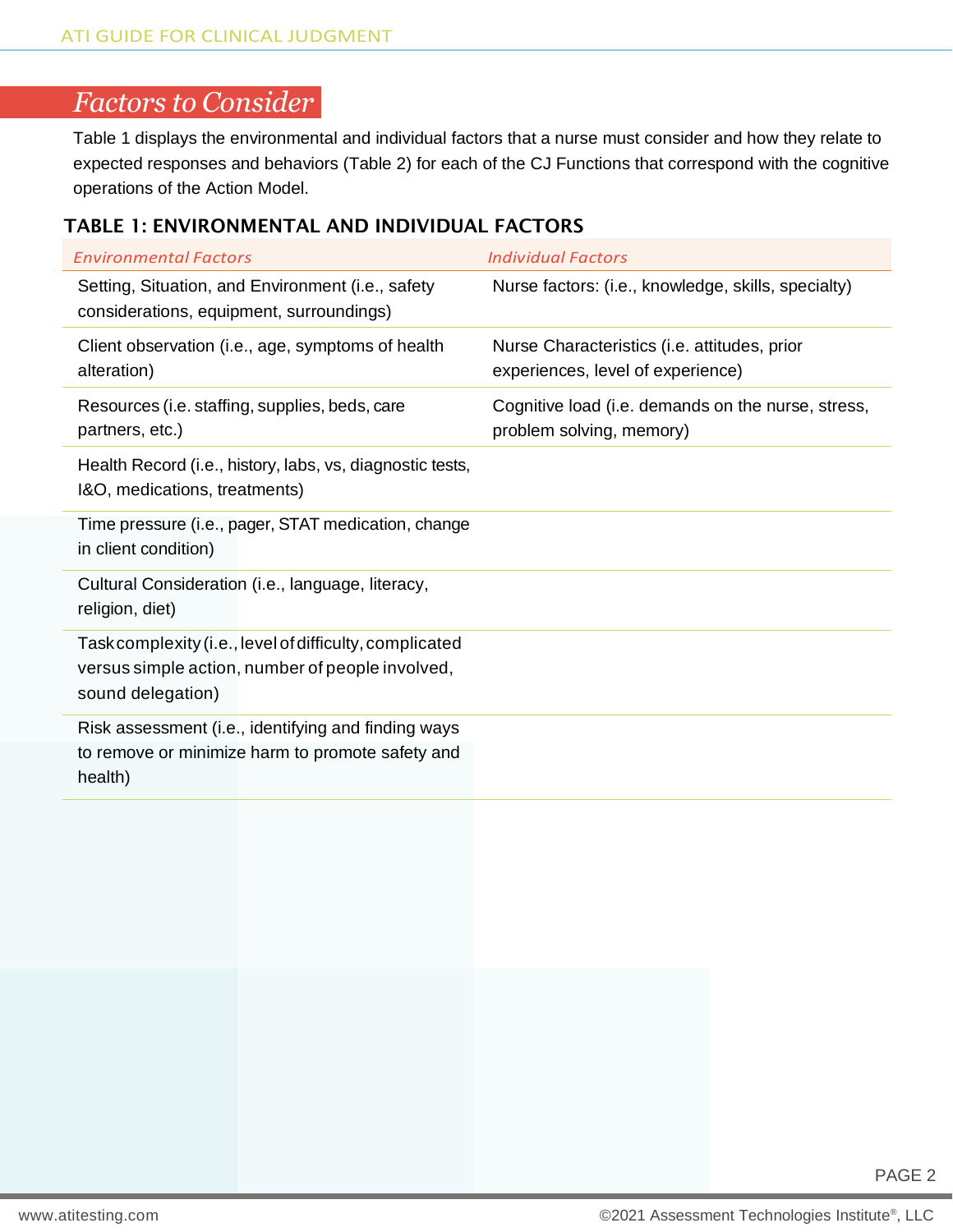#### TABLE2: ATI CLINICAL JUDGMENT GUIDE: CLINICAL JUDGMENTFUNCTIONS AND EXPECTED RESPONSES AND BEHAVIORS

| <b>Clinical Judgment Functions</b><br>(Nursing Process Steps)                                                                                                                                                                            | <b>Expected Responses and Behaviors</b>                                                                                                                                                                                                                                                                                                                                                                                                                                                                                                                                                                                                                                                                                                                                                                             |
|------------------------------------------------------------------------------------------------------------------------------------------------------------------------------------------------------------------------------------------|---------------------------------------------------------------------------------------------------------------------------------------------------------------------------------------------------------------------------------------------------------------------------------------------------------------------------------------------------------------------------------------------------------------------------------------------------------------------------------------------------------------------------------------------------------------------------------------------------------------------------------------------------------------------------------------------------------------------------------------------------------------------------------------------------------------------|
| <b>Recognize Cues (Assessment)</b><br>Filter information from different<br>sources (i.e., signs, symptoms,<br>health history, environment).                                                                                              | • Identify relevant information related to the client's condition.<br>• Use knowledge, experience and evidence to assess clients.<br>• Use verbal, nonverbal, written, and electronic modes of<br>communication.<br>• Recognize relevant subjective/objective client data.<br>• Identify subtle and apparent changes in client condition and related<br>factors                                                                                                                                                                                                                                                                                                                                                                                                                                                     |
| <b>Analyze Cues (Analysis)</b><br>Link recognized cues to a<br>client's clinical presentation and<br>establishing probable client<br>needs, concerns, or problems.                                                                       | • Compare client findings to evidence-based resources and standards<br>of care.<br>• Analyze expected and unexpected findings in health data.<br>• Anticipate illness/injury and wellness progression.<br>Identify client problems and related health alterations.<br>$\bullet$<br>• Analyze client needs.<br>- Identify potential complications.<br>• Identify how pathophysiology relates to clinical presentation.<br>• Identify data that is of immediate concern.                                                                                                                                                                                                                                                                                                                                              |
| <b>Prioritize Hypotheses (Analysis)</b><br>Establish priorities of care based<br>on the client's health problems<br>(i.e. environmental factors, risk<br>assessment, urgency, signs/<br>symptoms, diagnostic test, lab<br>values, etc.). | • Organize client assessment information according to changes,<br>patterns and trends.<br>• Use standards of care and empirical frameworks for priority setting.<br>• Establish and prioritize client problems/needs based on the analysis<br>of information and factors.                                                                                                                                                                                                                                                                                                                                                                                                                                                                                                                                           |
| <b>Generate Solutions (Planning)</b><br>Identify expected outcomes and<br>related nursing interventions to<br>ensure clients' needs are met.                                                                                             | • Collaborate with members of the interprofessional healthcare team<br>to establish client outcomes and the plan of care.<br>• Collaborate with client and care partners to establish client outcomes<br>and the plan of care.<br>- Identify optimal client outcomes based on information and factors.<br>• Identify evidence-based nursing actions to effectively address the<br>clinical situation of the client's health problem.<br>Prioritize plan of care to achieve optimal client outcomes.<br>$\bullet$<br>• Prioritize nursing care when caring for multiple clients.<br>• Re-prioritize nursing actions as the client's condition changes.<br>• Modify a plan of care to assure achievement of optimal client<br>outcomes when indicated.<br>• Determine the potential impact of selected interventions. |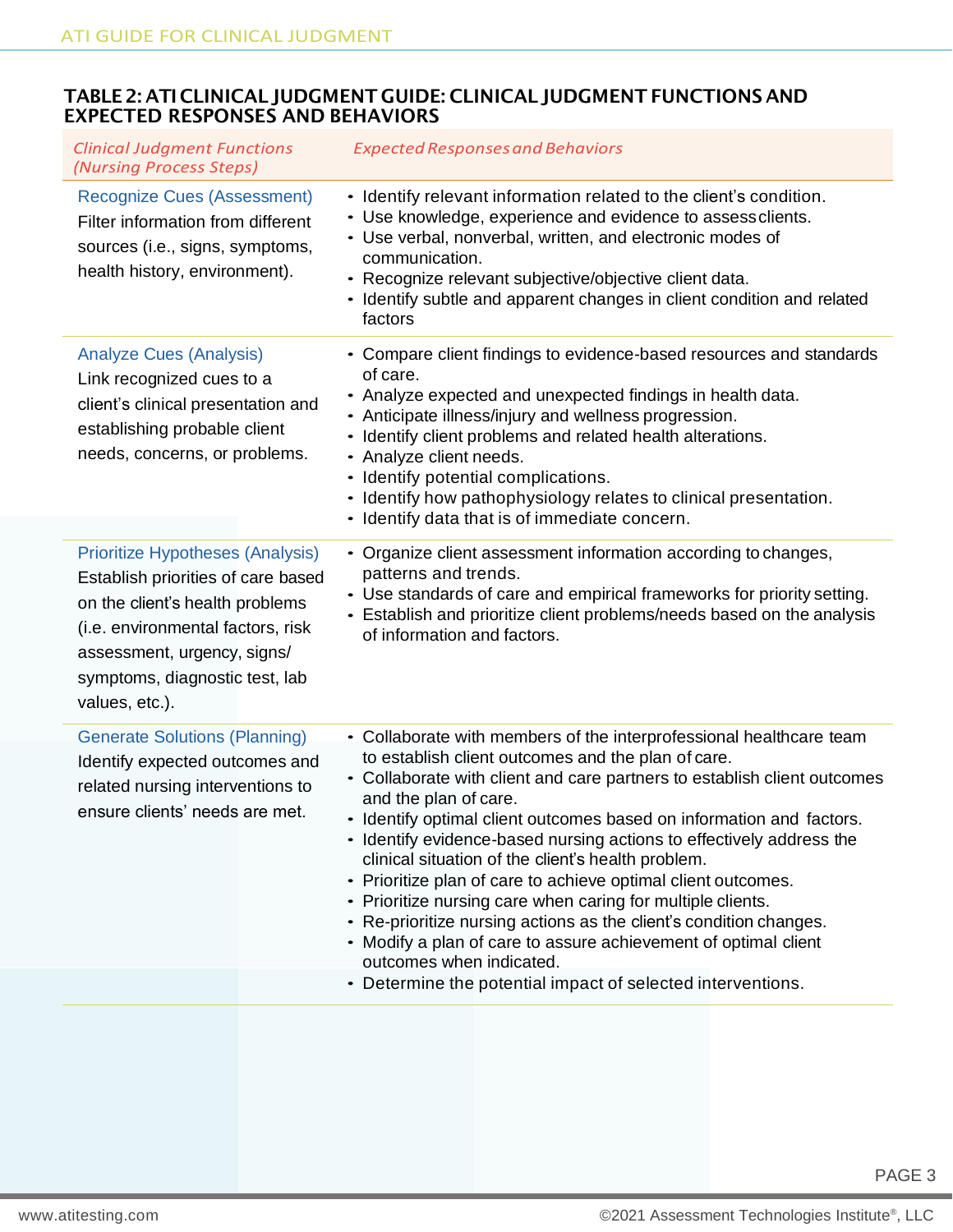| <b>Clinical Judgment Functions</b>                                                                                                                                                                                  | <b>Expected Responses and Behaviors</b>                                                                                                                                                                                                                                                                                                                                                                                                                                                                                                                                                                                                                                                      |
|---------------------------------------------------------------------------------------------------------------------------------------------------------------------------------------------------------------------|----------------------------------------------------------------------------------------------------------------------------------------------------------------------------------------------------------------------------------------------------------------------------------------------------------------------------------------------------------------------------------------------------------------------------------------------------------------------------------------------------------------------------------------------------------------------------------------------------------------------------------------------------------------------------------------------|
| <b>Take Actions (Implementation)</b><br>Implement appropriate<br>interventions based on nursing<br>knowledge, priorities of care, and<br>planned outcomes to promote,<br>maintain, or restore a client's<br>health. | • Promptly and accurately perform nursing actions based on prioritized<br>client problems.<br>Implement a plan of care in collaboration with members of the<br>interprofessional health care team.<br>Implement a plan of care in collaboration with the client and care<br>partners.<br>• Accurately document client care data and information<br>• Incorporate client preferences and needs when performing nursing<br>actions.<br>• Provide education to the client and/or care partner(s) regarding their<br>health condition and care management.<br>• Participate in coordination of care with the client and healthcare<br>team.<br>• Monitor the client's response to interventions. |
| <b>Evaluate Outcomes (Evaluation)</b><br>Evaluate a client's response to<br>nursing interventions and reach a<br>nursing judgment regarding the<br>extent to which outcomes have<br>been met.                       | • Reassess client condition to determine achievement of expected<br>outcomes.<br>• Evaluate efficacy of nursing actions determine if client outcomes<br>were met.<br>• Modify client outcomes and/or nursing actions based on the client's<br>response and clinical findings when indicated.<br>• Update and revise the plan of care.                                                                                                                                                                                                                                                                                                                                                        |

## *Assumptions informing ATI Guide for Clinical Judgment*

Certain key assumptions were considered when developing the Guide to support nursing actions related to CJ. The assumptions are based on evidence commonly accepted to be true in nursing education and serve as the foundation for the identified actions that nurses must perform when using CJ in the delivery of client care. Client is defined as an individual, family, group, or community. The assumptions that follow must be considered when implementing the ATI Guide for Clinical Judgment.

- Actions and indicators are based on best evidence, science, and empirical works, as well knowledge and reflection on nursing practice.
- $\cdot$  Experience often provides an intuitive grasp of a situation, which is influenced by knowledge and reflection on past events and encounters.
- $\cdot$  Actions do not happen in isolation as CJ is an iterative, ongoing process.
- $\cdot$  Communication such as verbal, nonverbal, written, and electronic are essential to all aspects of CJ related to nursing care.
- Collaboration with members of the interprofessional healthcare team are critical components throughout the CJ process.
- $\cdot$  Prioritization of client problems is performed by applying a priority setting framework which may include: Nursing Process, Airway Breathing Circulation, Maslow's Hierarchy, Safety-Risk Reduction, Least Restrictive-Invasive, Acute vs Chronic, Stable vs unstable, Survival potential.
- Nurses are vital members of the interprofessional healthcare team and collaborate with other members to implement actions to achieve desired client outcomes.